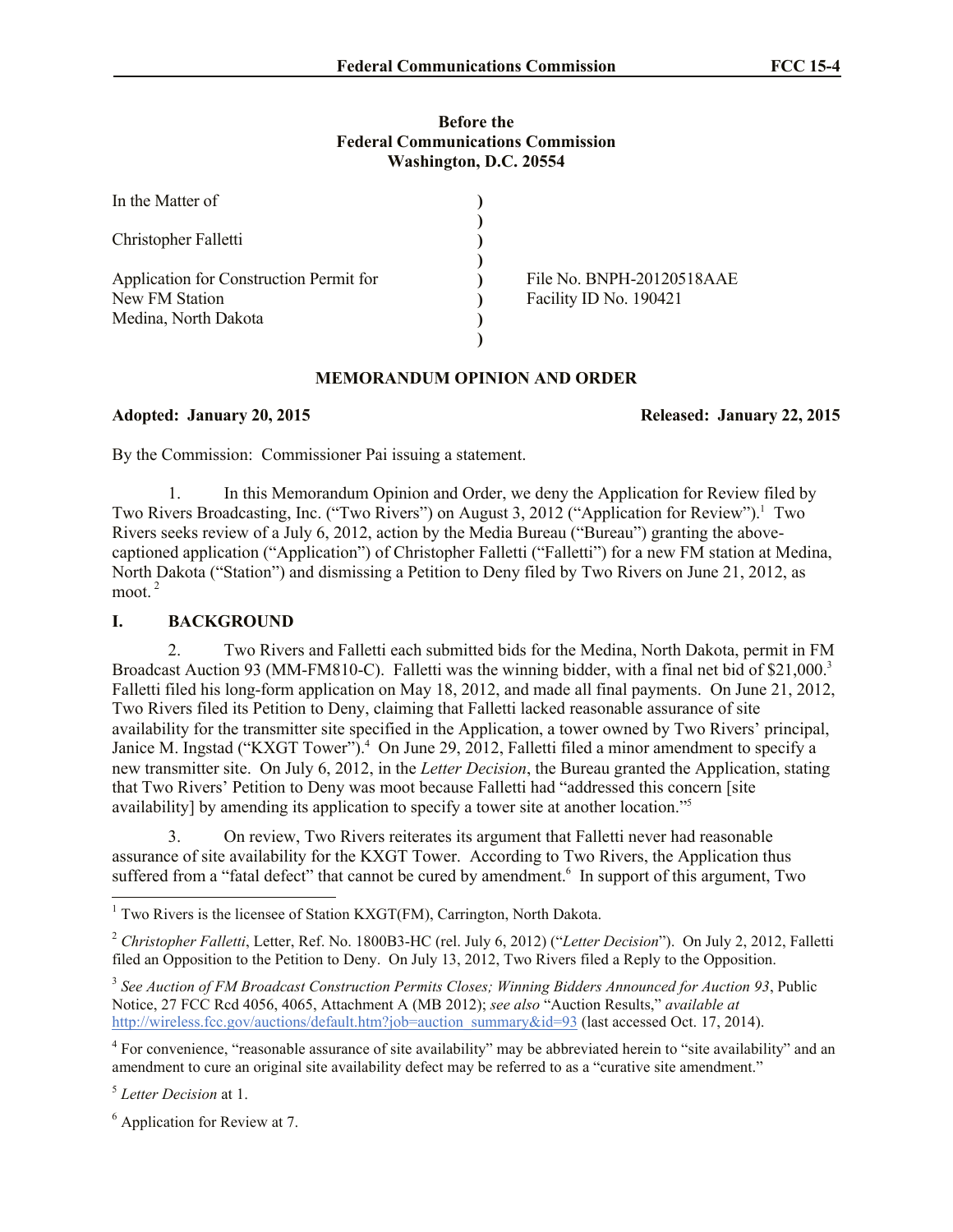Rivers cites the Commission's 2008 *Schober* decision, in which the Commission rescinded the grant of an FM translator construction permit application due to lack of initial site availability, without permitting a curative amendment.<sup>7</sup> Finally, Two Rivers claims that Falletti misrepresented that he had reasonable assurance of site availability while lacking a "good faith, factual basis" for such belief.<sup>8</sup>

4. Falletti did not respond to the Application for Review. However, in his earlier Opposition to the Petition to Deny, Falletti argued that the amendment should be permitted under the Commission's liberal amendment policy for auction winners, which established "a more lenient approach toward the processing of defective broadcast applications for new facilities . . . permitting multiple corrective amendments, if necessary."<sup>9</sup>

# **II. DISCUSSION**

5. The Application for Review highlights the tension between our historical "fatal defect" approach to reasonable assurance of site availability and our liberal amendment policy for the auctioned broadcast services. The specific question presented here is whether an auction applicant can *amend* to cure a site availability defect—in other words, whether the liberal amendment policy for auctioned services applies to site availability defects in the same way that it does to other application defects. For the reasons stated below, we hold that it does.

6. *Historical prohibition on curative site amendments.* Our case law disallowing curative site amendments stems back to the days of comparative hearings for the commercial broadcast services. At that time, any applicant seeking to amend after designation for hearing had to show "good cause."<sup>10</sup> Specifically, the applicant had to demonstrate that it had acted with due diligence, that the amendment was not required by its voluntary act, that no additional issues or parties would be required, that the hearing process would not be disrupted, that there would be no prejudice to competing applicants, and that the applicant would not gain a competitive advantage.<sup>11</sup> In addition, for engineering amendments, Section  $\overline{73.3522(b)(1)}$  of the Rules provided that the applicant must show that the amendment was necessitated by events that the applicant could not have reasonably foreseen. 12 The purpose of this good cause showing was to "secure the most expeditious disposition of hearing cases by freezing proposals of the applicants, thereby clearly delineating the issues and the scope of hearing and permitting adequate preparation and presentation by all the parties."<sup>13</sup>

<sup>10</sup> *See Erwin O'Conner Broadcasting Co.*, Memorandum Opinion and Order, 22 FCC 2d 140, 143 (Rev. Bd. 1970).  $11$  *Id.* 

l

<sup>12</sup> 47 C.F.R. § 73.3522(b)(1) (1984). Hereinafter we refer to the combined *Erwin O'Conner*/Section 73.3522(b)(1) test as the "Section  $73.3522(b)(1)$  good cause test."

<sup>7</sup> Application for Review at 5-7 (citing *Edward A. Schober*, Memorandum Opinion and Order, 23 FCC Rcd 14263 (2008)) ("*Schober*").

<sup>8</sup> Application for Review at 8 (citing *Mark Van Bergh, Esq.*, Letter, 26 FCC Rcd 15135 (MB 2011)).

<sup>9</sup> Opposition at 2 (quoting *Implementation of Section 309(j) of the Communications Act—Competitive Bidding for Commercial Broadcast and Instructional Television Fixed Services Licenses*, First Report and Order, 13 FCC Rcd 15920, 15986 (1998), *recon. denied*, 14 FCC Rcd 8724 (1999), *aff'd sub nom. Orion Communications, Ltd. v. FCC*, 213 F.3d 761 (D.C. Cir. 2000)) ("*Auction Order*").

<sup>13</sup> *South Florida Broadcasting Co., Inc.*, Memorandum Opinion and Order, 99 FCC 2d 840, 845 n.12 (1984) (citing *Belo Broadcasting Corp*., 68 FCC 2d 1313, 1320 (1978), *recon. granted in part*, 88 FCC 2d 922 (1981)) ("*South Florida*"); *see also WCAX Broadcasting Corp.,* Decision, 18 FCC 520, 525 (1954) ("For the purposes of orderly administration, it is necessary to put a limitation upon the freedom of amendment by applicants when a matter has been designated for hearing. Were a contrary rule to apply, the Commission's procedures would degenerate to a point where in hotly contested cases, all parties would wait until the last minute to file amendments, thus revealing for the first time important details of their applications . . .") (quoting *Hamtramck Radio Corporation*, 6 RR 43, 46 (1950)).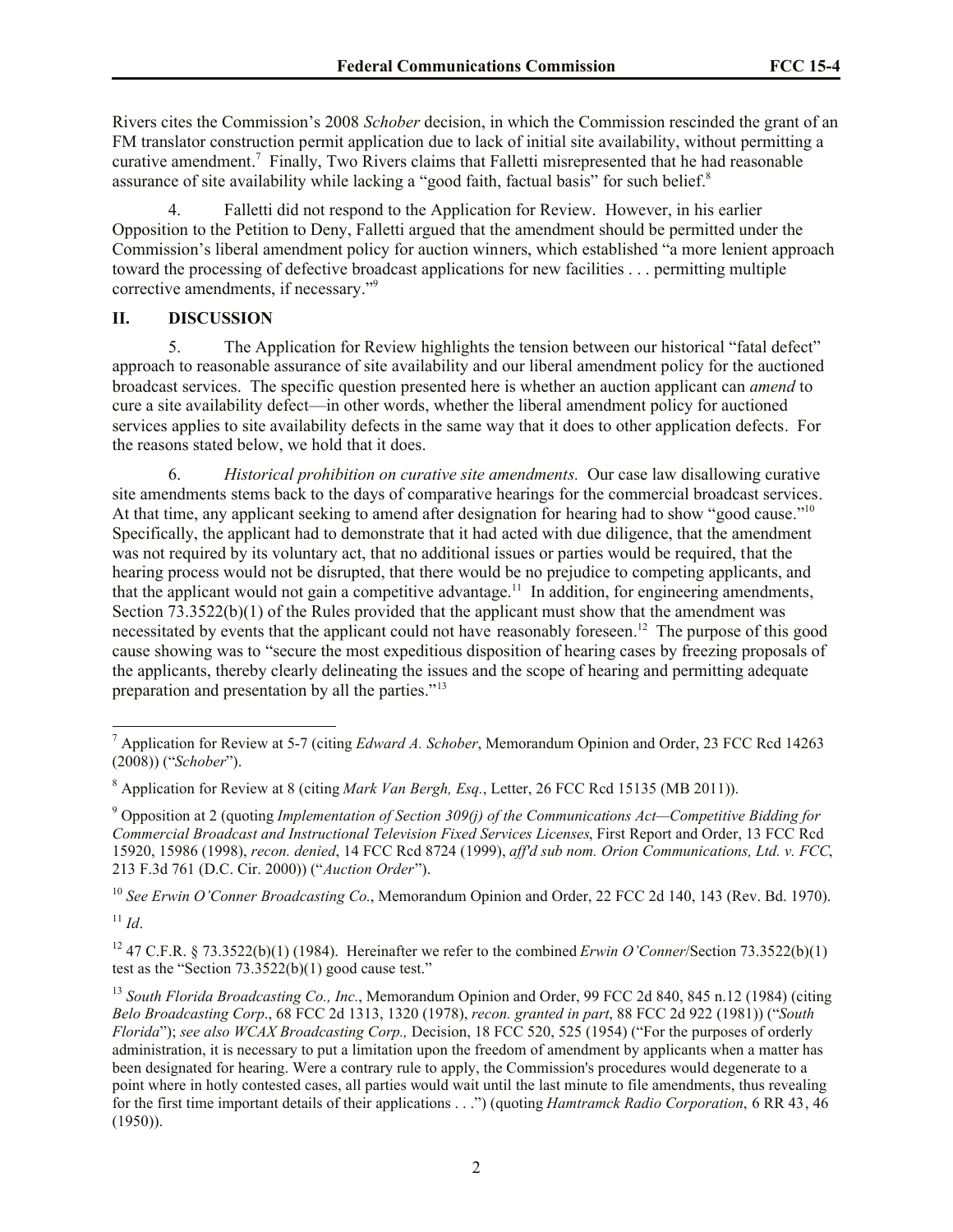7. Like other post-designation engineering amendments, amendments to specify new transmitter sites were subject to the Section  $73.3522(b)(1)$  good cause test.<sup>14</sup> Typically, if the applicant had reasonable assurance of the availability of its original site, the good cause analysis regarding an amendment turned on the due diligence factor—i.e., whether the applicant had amended within a reasonable amount of time after losing the original site.<sup>15</sup> However, in cases where the applicant did not have reasonable assurance of the availability of the original site, the Section 73.3522(b)(1) good cause test was rarely, if ever, satisfied: "Where it appears that an applicant did not have "reasonable assurance" of a site to begin with, it is not permitted to amend late in the process because it cannot meet the vigorous "good cause" test specified in 47 CFR Sec. 73.3522."<sup>16</sup> Specifically, such an applicant would likely fail the foreseeability and voluntariness prongs of the test.<sup>17</sup> It is in this context that, in the frequently cited *South Florida* case, the Commission concluded that "an applicant will not be permitted to amend where it does not have the requisite 'reasonable assurance' to begin with."<sup>18</sup> Although this statement has been quoted as a standalone proposition, <sup>19</sup> in *South Florida* itself the Review Board clearly articulated that, in remanding for an evidentiary hearing, it was in fact applying the Section 73.3522(b)(1) good cause test: "Only after these issues [initial site availability] are tried can we determine if ' . . . the amendment is necessitated by events which the applicant could not reasonably have foreseen. . . .' 47 CFR Sec. 73.3522(b)(1)(i)."<sup>20</sup> Thus, the case law shows that the prohibition on curative site amendments was a result of the application of the Section 73.3522(b)(1) good cause test.

8. *Liberal amendment policy.* In 1998, the Commission revised Section 73.3522. With the advent of competitive bidding, two separate amendment procedures were created.<sup>21</sup> New Section 73.3522(a) established an application amendment procedure applicable only to broadcast services subject to competitive bidding—i.e., auctioned services.<sup>22</sup> Section 73.3522(b) was modified and reduced in scope, applying only to reserved channel FM and reserved noncommercial educational ("NCE") services.<sup>23</sup> Although Section 73.3522(b) retained the "good cause" requirement, new Section 73.3522(a) eliminated this test for "winning bidders or non-mutually exclusive applicants for a new station or a major

 $\overline{a}$ 

<sup>16</sup> *Adlai E. Stevenson IV*, Decision, 5 FCC Rcd 1588, 1589 (Rev. Bd. 1990); *see also Magdalene Gunden Partnership*, Decision, 2 FCC Rcd 5513, 5513-14 (Rev. Bd. 1987) ("*Magdalene Gunden*").

<sup>17</sup> *Magdalene Gunden*, 2 FCC Rcd at 5513-14 ("[The applicant] did not demonstrate good cause to support its petition for leave to amend. That is, [the applicant's] need to amend was both foreseeable and voluntary, because it never had any contact or negotiations with the site owner concerning the availability of its original site and consequently no reasonable basis to believe that it could rely on that site.") (internal citation omitted); *see also Shoblom Broadcasting, Inc.*, Decision, 93 FCC 2d 1027, 1031-32 (Rev. Bd. 1983) ("An applicant's lack of due care in choosing a transmitter site cannot be equated with either unforeseeability or involuntariness when the need to resolve *pre-existing* site problems finally becomes apparent.").

<sup>18</sup> *South Florida,* 99 FCC 2d at 845, n.12.

<sup>19</sup> *See, e.g.*, *Schober*, 23 FCC Rcd at 14265 (citing *Classic Vision, Inc.,* Memorandum Opinion and Order, 104 FCC 2d 1271 (1986), *review denied*, 2 FCC Rcd 2376 (1987) (citing *South Florida*, 99 FCC 2d at 845 n.12 (1984))).

<sup>20</sup> *South Florida*, 99 FCC 2d at 845, n.12.

<sup>23</sup> 47 C.F.R. § 73.3522(b).

<sup>14</sup> *See infra* notes 17-19.

<sup>15</sup> *See, e.g.*, *Mableton Broadcasting Co., Inc.*, Memorandum Opinion and Order, 5 FCC Rcd 6314, 6320 (Rev. Bd. 1990) ("The sole remaining question—usually critical and so considered by the ALJ here—is whether [the Applicant] exercised "due diligence" in amending to its new site."); *Progressive Communications. Inc.*, Decision, 3 FCC Rcd 5758, 5760 (Rev. Bd. 1988) ("[Applicant's] more-than-one-year delay . . . has not been shown to have been accompanied by even a modicum of due diligence, was dilatory, prejudicial and 'foreseeable,' and thus was properly denied by the ALJ for lack of 'good cause.'")

<sup>21</sup> 47 C.F.R. § 73.3522 (1998); *Auction Order*, 13 FCC Rcd at 16028 (Appendix C).

<sup>&</sup>lt;sup>22</sup> 47 C.F.R. § 73.3522(a). Previously, Section 73.3522(a) governed pre-designation amendments.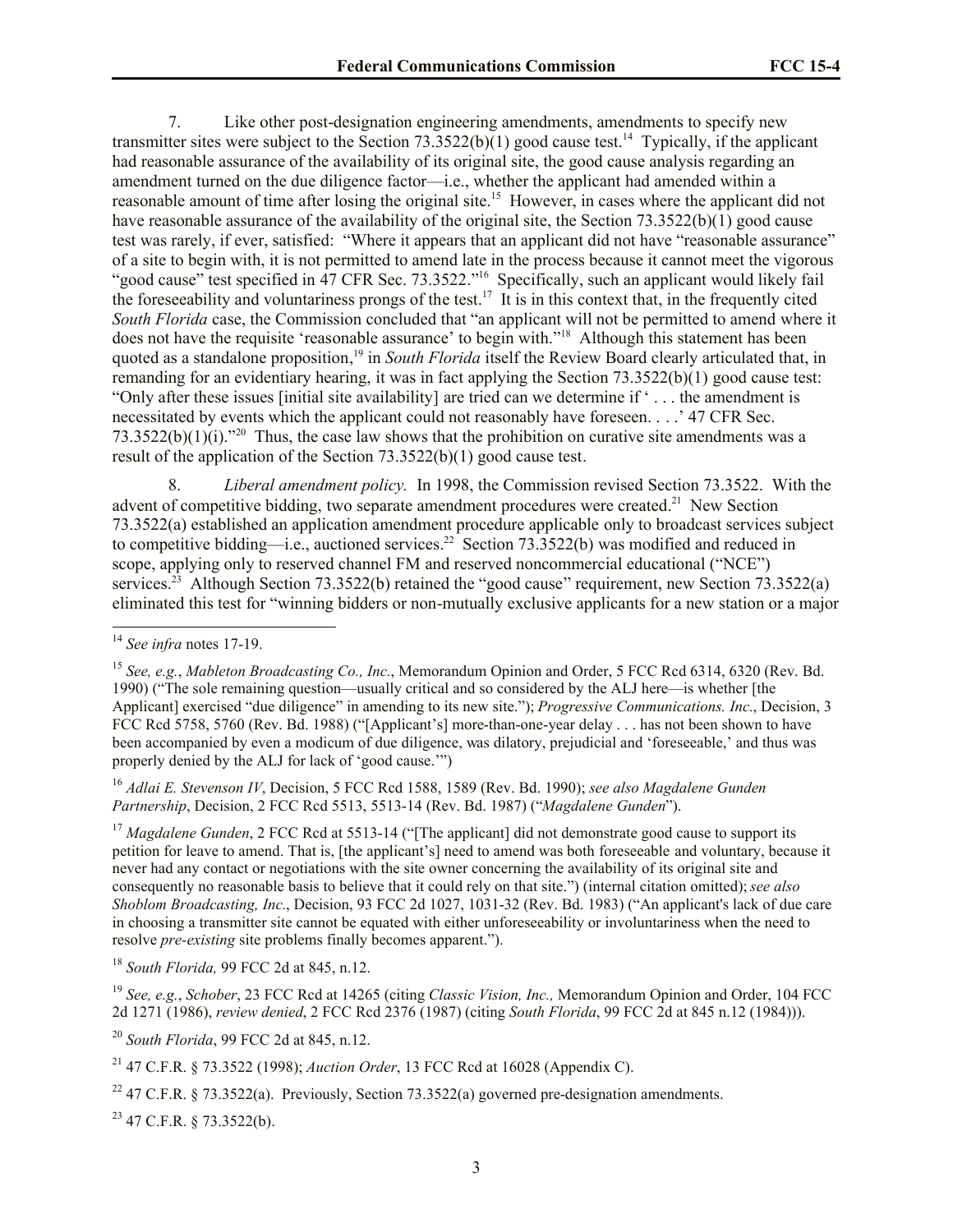change in an existing station." In its place, the Commission established a liberal amendment policy, permitting auction applicants to file amendments to cure "any defect, omission or inconsistency identified by the Commission, or to make minor modifications to the application . . . .<sup>224</sup> In the *Auction Order*, the Commission explained the reason for the new procedure:

We believe the relatively smaller volume of long-forms requiring processing permits us to accomplish our operational goals in a less restrictive manner and warrants liberalization of the procedures now applied to defective broadcast and secondary broadcast service applications. Accordingly, we shall adopt a more lenient approach toward the processing of defective broadcast applications for new facilities and major changes, employing staff deficiency letters, and permitting multiple corrective amendments, if necessary.<sup>25</sup>

The Commission went on to specifically discuss the treatment of previously "fatal" defects under the new regime: "Long-form applications for new facilities and for major changes in existing facilities in all broadcast services will no longer be immediately returned for defects pertaining to completeness or technical or legal acceptance criteria, without ample opportunity to correct the deficiency . . . the new processing standards for broadcast long-form applications will enable applicants for new facilities and for major changes to avoid dismissal and to liberally correct heretofore fatal defects in application information."<sup>26</sup>

9. *Post-1998 case law.* Commission case law since 1998 is divided on which of these two policies properly controls auction-related site amendments. In the 2001 *Liberty* decision, the Commission accepted a curative site amendment under the liberal amendment policy, observing that "Sections 73.3522(a) and 73.3573, governing post-auction amendments, do not require that an amendment be supported by good cause and the unavailability of the original site would not, in any event, be a basis to reject a site amendment . . . ."<sup>27</sup> Subsequently, however, in the 2008 *Schober* decision, the Commission disallowed an amendment filed by a non-mutually exclusive applicant ("singleton") for an FM translator station, citing to comparative hearing cases but making no mention of the Section 73.3522(a) liberal amendment policy. 28 More recently, in the 2014 *Able* decision, the Commission held that an auction applicant could amend to cure a site availability issue relating to a previous amendment, explaining that under the liberal amendment policy, the Commission "expressly and deliberately" treats auction winners dissimilarly to other, non-auction, applicants because "the competitive bidding process itself [lessens] the incentive for insincere application filings."<sup>29</sup>

10. *Conclusion.* As explained in the case history and policy goals outlined above, the historical prohibition on curative site amendments has little utility or justification in the auction context and for this reason was eliminated for applications in the auctioned services when the Commission amended Section 73.3522 in 1998.<sup>30</sup> The original rationale for the prohibition—the Section 73.3522(b) good cause test—does not apply to applications for auctioned services.<sup>31</sup> Because we are statutorily

<sup>28</sup> *Schober*, 23 FCC Rcd at 14265.

<sup>29</sup> *Able Radio Corporation*, Memorandum Opinion and Order, 29 FCC Rcd 4363, 4364 (2014); *contra Colorado Television, Inc*., 98 FCC 2d 513, 518 n.6 (Rev. Bd. 1984) (holding that denial of first site amendment requires rejection of a second site amendment because "the chain of good cause had long been broken").

<sup>30</sup> *Auction Order*, 13 FCC Rcd at 15986-87.

 $31$  *Id.* 

 $\overline{a}$ 

 $^{24}$  47 C.F.R. § 73.3522(a)(2).

<sup>25</sup> *Auction Order*, 13 FCC Rcd at 15986.

<sup>26</sup> *Id*. at 15986-87.

<sup>27</sup> *Liberty Productions, A Limited Partnership*, Memorandum Opinion and Order, 16 FCC Rcd 12061, 12071-72 (2001) (accepting a site amendment by winning bidder).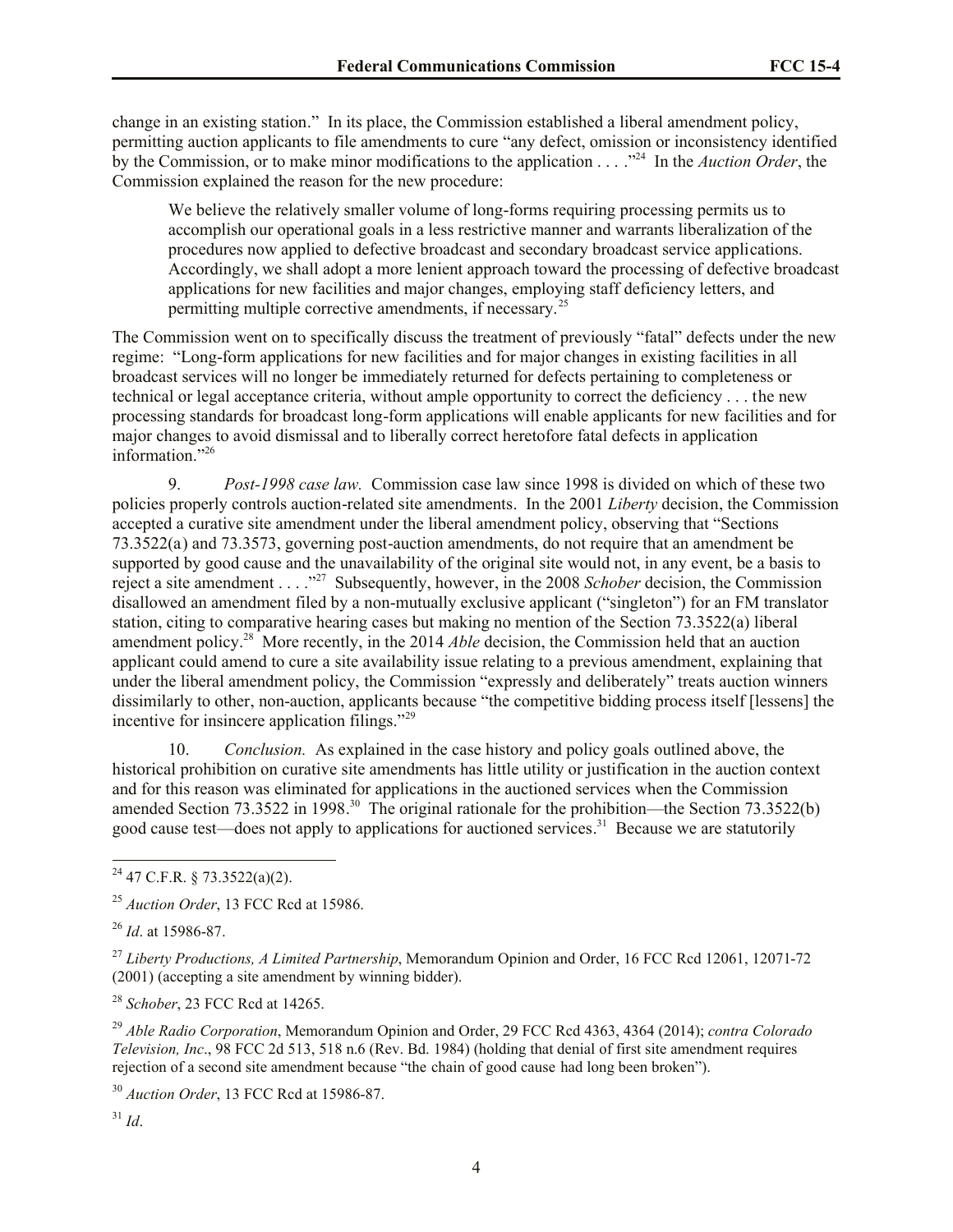prohibited from holding comparative hearings to resolve mutual exclusivities in these services, there is no longer a need to "secure the most expeditious disposition of hearing cases by freezing proposals of the applicants."<sup>32</sup> To the contrary, the Commission has found that the competitive bidding process results in a relatively small number of applicants filing long-forms, who are already financially invested in the successful licensing and construction of their newly-acquired stations.<sup>33</sup> We affirm that the liberal amendment policy established in the *Auction Order* applies to site availability defects in the same way that it does to all other application defects in the auctioned services, for the reasons set out in the *Auction Order*<sup>34</sup> To the extent that our decision in *Schober* is inconsistent with this holding, it is overruled.

11. *Misrepresentation*.Misrepresentation is a false statement of fact made with intent to deceive the Commission.<sup>35</sup> Errors submitted through carelessness, inadvertence, or even gross negligence, do not constitute misrepresentation.<sup>36</sup> In this case, we find that Two Rivers' claim that Falletti lacked reasonable assurance of site availability, standing alone, fails to establish a prima facie case under Section  $309(d)(1)$  that Falletti deliberately intended to mislead the Commission.<sup>37</sup> Without such evidence, there is an insufficient basis to warrant further inquiry.<sup>38</sup>

12. Accordingly, IT IS ORDERED that, pursuant to Section 5(c)(5) of the Communications Act of 1934, as amended,  $39$  and Section 1.115(g) of the Commission's rules,  $40$  the Application for Review IS DENIED.

FEDERAL COMMUNICATIONS COMMISSION

Marlene H. Dortch **Secretary** 

 $\overline{a}$ 

<sup>36</sup> *See, e.g., High Country Communications*, Memorandum Opinion and Order, 4 FCC Rcd 6237 (1989). .

 $39$  47 U.S.C. § 155(c)(5).

 $40$  47 C.F.R. § 1.115(g).

<sup>32</sup> *See supra*, ¶ 6; 47 U.S.C. § 309(j); *Auction Order*, 13 FCC Rcd at 15924 ("We find that, except for certain pending applications that are subject to Section 309(l), our auction authority is mandatory, rather than permissive, for all full power commercial radio and analog television stations.")

<sup>33</sup> *Auction Order*, 13 FCC Rcd at 15986.

<sup>34</sup> *See supra*, ¶ 8.

<sup>35</sup> *See, e.g., Swan Creek Communications v. FCC*, 39 F3d 1217, 1222 (D.C. Cir. 1994); *Fox River Broadcasting, Inc*., Order, 93 FCC 2d 127, 129 (1983).

<sup>37</sup> *See* 47 U.S.C. § 309(d)(1); s*ee also LUJ, Inc*., Memorandum Opinion and Order, 17 FCC Rcd 16980, 16982 (2002) (finding that although the subject certifications were in fact false, there was nothing on the record as a whole sufficient to raise a substantial and material question of fact whether the applicant intended to deceive the Commission).

<sup>38</sup> *See, e.g., Schober,* 23 FCC Rcd at 14266 n. 28 ("The burden is on the petitioner to demonstrate motive to deceive or conceal. The Commission will not infer improper motive from application errors, inconsistencies or omissions accompanied by speculation that lacks factual support").